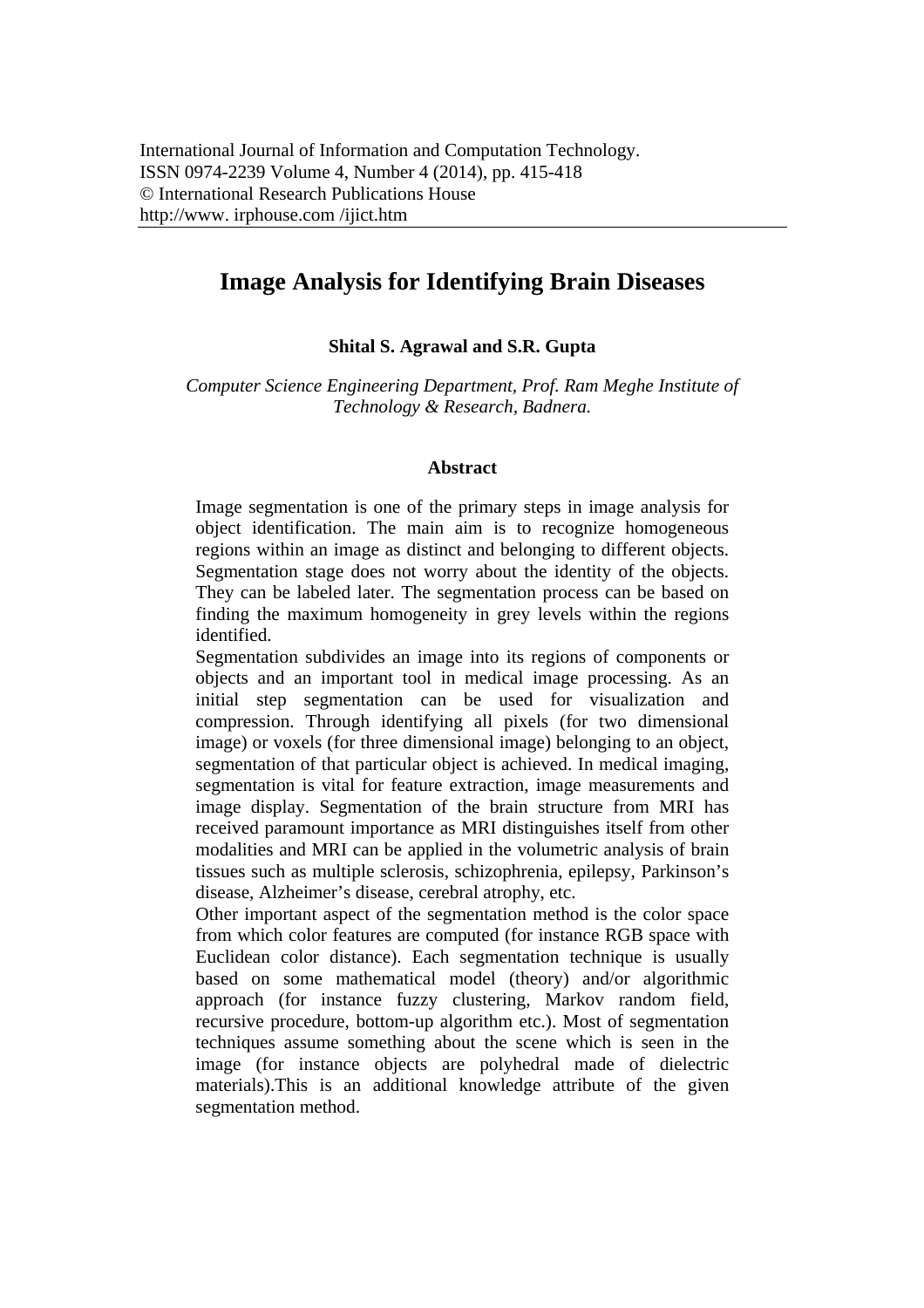**Keyword**: Image Segmentation, MRI, fMRI, Tumor, Pixel.

# **1. Introduction**

# **1.1 Image Segmentation**

Image segmentation is used to separate an image into several "meaningful" parts. It is an old research topic, which started around 1970, but there is still no robust solution toward it. There are two main reasons; the first is that the content variety of images is too large, and the second one is that there is no benchmark standard to judge the performance. Image segmentation is identification of homogeneous regions in the image. Many algorithms have been elaborated for gray scale images. However, the problem of segmentation for color images, which convey much more information about objects in scenes, has received much less attention of scientific community. While several surveys of monochrome image segmentation techniques were published, similar surveys for color images did not emerge [1].

Image segmentation is a process of pixel classification. An image is segmented into subsets by assigning individual pixels to classes. It is an important step towards pattern detection and recognition. Segmentation is one of the first steps in image analysis. It refers to the process of partitioning a digital image into multiple regions (sets of pixels). Each of the pixels in a region is similar with respect to some characteristic or computed property, such as color, intensity, or texture. The level of segmentation is decided by the particular characteristics of the problem being considered. Image segmentation could be further used for object matching between two images. An object of interest is specified in the first image by using the segmentation result of that image; then the specified object is matched in the second image by using the segmentation result of that image [5].

#### **1.2 Objectives**

- Objective of utilizing more meaningful information to improve brain tumor segmentation
- An approach which employs bilateral symmetry information as an additional feature for segmentation
- Motivated by performance improvement in the general automatic brain tumor segmentation systems

# **2. Proposed System Design**

It is based on the image segmentation method, which refers to the major step in image processing, the inputs are images and, outputs are the attributes extracted from those images. It will help to find out symmetric extraction of the brain image.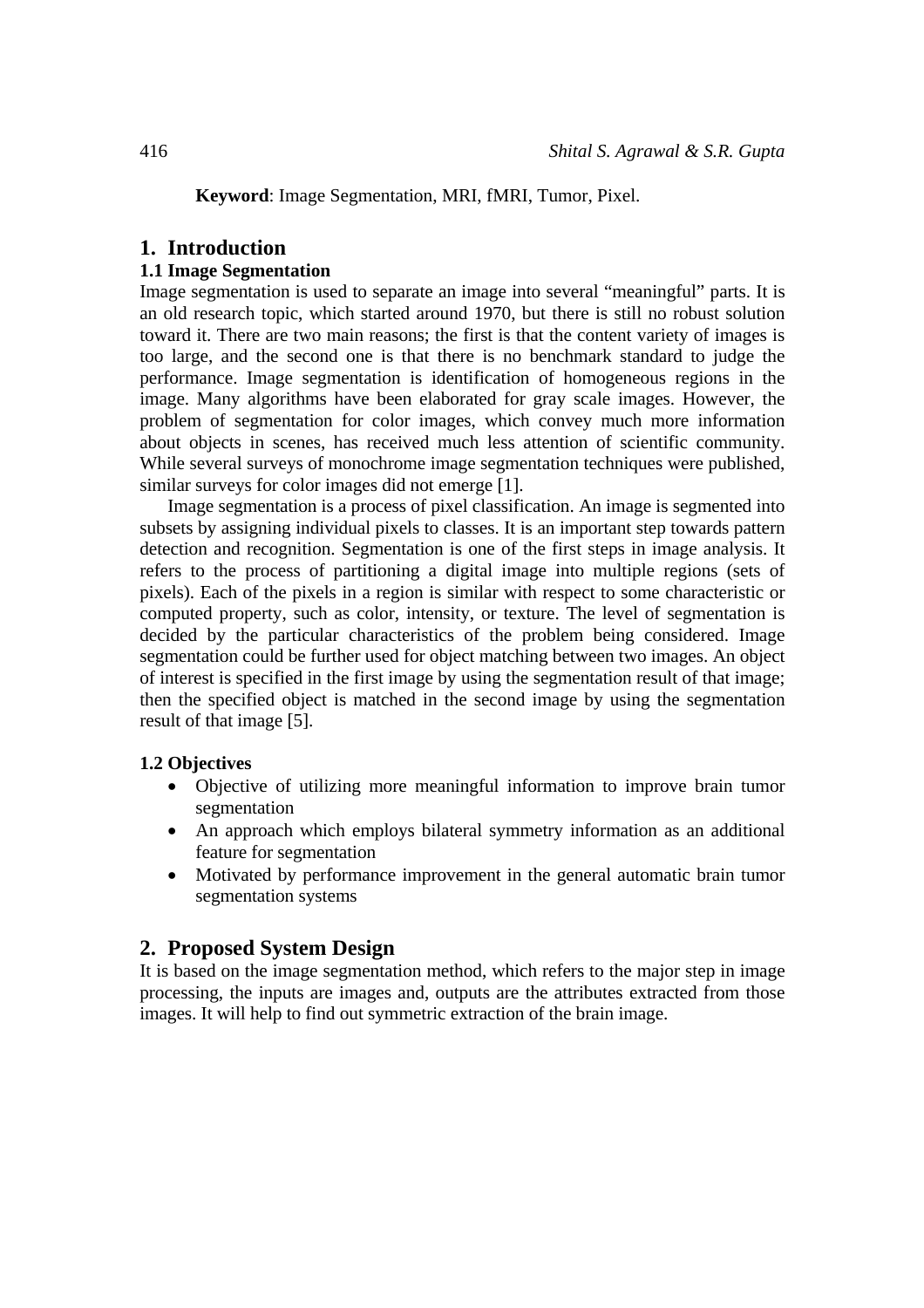

**Fig. 2.1**: Proposed Model.

## **3. Experimental Analysis**

Several simulated experiments are carried out to demonstrate the validity and feasibility of the segmentation method for segmenting regions from brain images. Measures reflect the effectiveness of a image segmentation method. The system has been implemented using MATLAB because of powerful inbuilt mathematical and image processing functions.[8]

In the first step, the color image is transformed from RGB to gray scale. Although, traditionally, RGB is the most commonly used model for fMRI images. All of our data are acquired on Phillips/Siemens/Wipro 1.5T scanners for brain image segmentation. Table 5.1 show detail description about the patient with their disease and grade which contains original MRI images with tumor used for this study. The input images are of patient ID's 397384 (High Grade) 19430618 (Low Grade)[11]

| <b>Patient ID</b> | Grade | <b>Number of Detected Edges</b> |                |       |
|-------------------|-------|---------------------------------|----------------|-------|
|                   |       | <b>Robert</b>                   | <b>Prewitt</b> | Canny |
| 397384            | High  | 5259                            | 4382           | 1997  |
| 19410407          | High  | 5120                            | 4323           | 1836  |
| 19530428          | High  | 5807                            | 5757           | 2302  |

**Table 3.1**: Initial Testing - Number of detected edges.